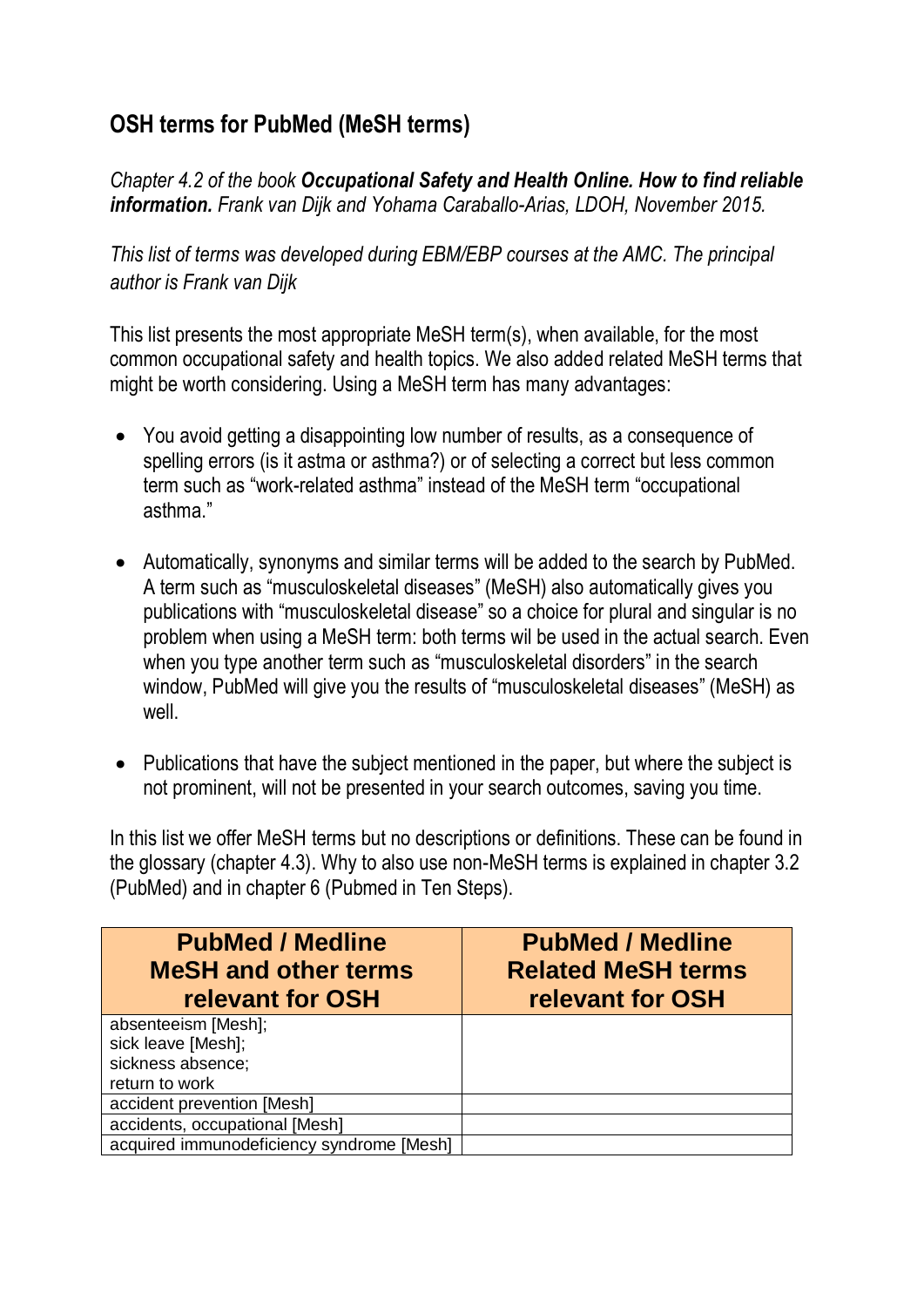| activities of daily living [Mesh]                     |                                        |
|-------------------------------------------------------|----------------------------------------|
| adverse effects [Mesh subheading]                     |                                        |
| aggression [Mesh]                                     |                                        |
| agriculture [Mesh]                                    | agricultural workers' diseases [Mesh]  |
| aids; acquired immunodeficiency syndrome              |                                        |
| [Mesh]                                                |                                        |
| air pollutants, occupational [Mesh]                   | air pollutants [Mesh]                  |
| air pollution, indoor [Mesh]                          | air pollution [Mesh]                   |
| aircraft [Mesh]                                       |                                        |
| alcoholism [Mesh]                                     |                                        |
| allergens [Mesh]                                      |                                        |
| allied health personnel [Mesh]                        |                                        |
| antineoplastic agents [Mesh]                          |                                        |
| antineoplastic agents [Mesh]                          | antineoplastic agents (pharmacological |
|                                                       | action) [Mesh]                         |
| asbestos [Mesh]                                       |                                        |
| asbestosis [Mesh]                                     |                                        |
| asthma [Mesh]                                         | occupational asthma [Mesh]             |
| attitude of health personnel [Mesh]                   |                                        |
| attitude to health [Mesh]                             |                                        |
| bacterial infections [Mesh]                           |                                        |
| benchmarking [Mesh]                                   |                                        |
| benzene [Mesh]                                        |                                        |
| biologic monitoring                                   | environmental monitoring [Mesh]        |
| biological factors [Mesh]                             |                                        |
| blood-borne pathogens [Mesh]                          |                                        |
| burnout, professional [Mesh]                          |                                        |
| cadmium [Mesh]                                        | cadmium chloride [Mesh];               |
|                                                       | cadmium poisoning [Mesh]               |
| Capacity                                              |                                        |
| carcinogens [Mesh]                                    |                                        |
| cardiovascular diseases [Mesh]                        |                                        |
| career mobility [Mesh]                                |                                        |
| career mobility [Mesh]                                |                                        |
| carpal tunnel syndrome [Mesh]                         |                                        |
| chemical hazards                                      |                                        |
| chemical industry [Mesh]                              |                                        |
| child labor                                           | employment [Mesh]                      |
| chromium [Mesh]                                       |                                        |
| chromosomal abnormality                               | chromosome disorders [Mesh];           |
|                                                       | chromosome aberrations [Mesh]          |
| chromosome aberrations [Mesh]                         | chromosome disorders [Mesh]            |
| chronic disease [Mesh];<br>non communicable diseases  |                                        |
|                                                       |                                        |
| circadian rhythm [Mesh]<br>clinical competence [Mesh] |                                        |
| clinical nurses                                       | nursing, supervisory [Mesh]            |
| clinical trials;                                      |                                        |
| clinical trials as topic [Mesh]                       |                                        |
| cohort studies [Mesh]                                 |                                        |
| communicable diseases [Mesh]                          | communicable diseases, emerging        |
|                                                       | [Mesh]                                 |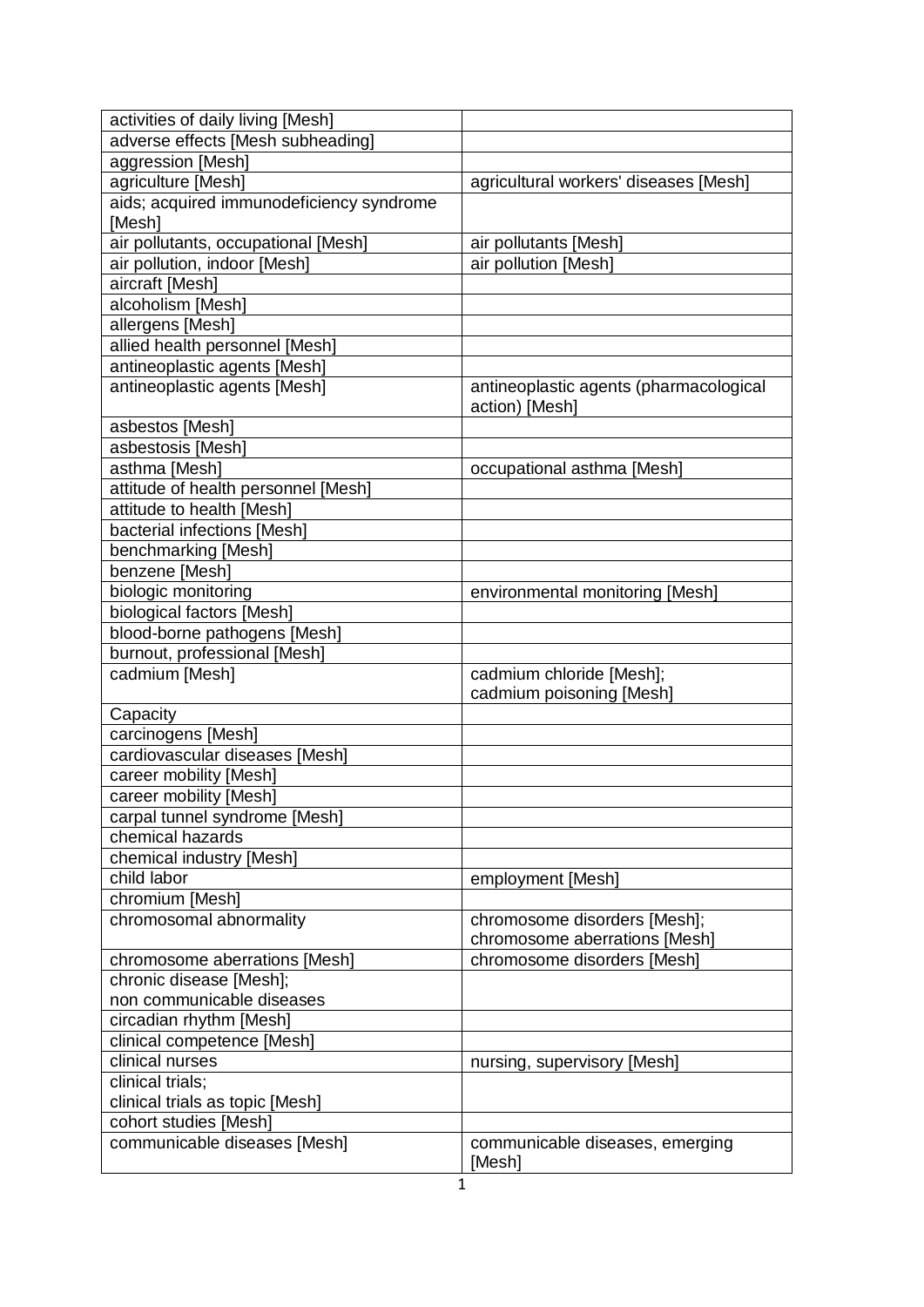| community health nursing [Mesh]                                           | community health workers [Mesh]           |
|---------------------------------------------------------------------------|-------------------------------------------|
| community health services [Mesh]                                          |                                           |
| confined spaces [Mesh]                                                    |                                           |
| construction materials [Mesh]                                             |                                           |
| contact tracing [Mesh]                                                    |                                           |
| convalescence [Mesh]                                                      |                                           |
| cost of illness [Mesh]                                                    |                                           |
| cumulative trauma disorders [Mesh]                                        |                                           |
| Danger                                                                    | safety [Mesh]                             |
| data collection [Mesh]                                                    |                                           |
| dermatitis, allergic contact [Mesh]                                       | dermatitis, occupational [Mesh]           |
| dermatitis, contact [Mesh]                                                | allergic contact dermatitis [Mesh];       |
|                                                                           | irritant dermatitis [Mesh];               |
|                                                                           | eczema [Mesh];                            |
|                                                                           | dermatitis [Mesh]                         |
| dermatitis, occupational [Mesh]                                           | dermatitis, allergic contact [Mesh];      |
|                                                                           | irritant dermatitis [Mesh];               |
|                                                                           | contact dermatitis [Mesh];                |
|                                                                           | atopic dermatitis [Mesh];                 |
|                                                                           | eczema [Mesh];                            |
|                                                                           | dermatitis [Mesh]                         |
|                                                                           |                                           |
| diagnosis [Mesh]                                                          |                                           |
| diagnostic services [Mesh]<br>diagnostic techniques and procedures [Mesh] |                                           |
|                                                                           |                                           |
| disability evaluation [Mesh]                                              | work capacity evaluation [Mesh]           |
| disability evaluation [Mesh]                                              |                                           |
| disability; incapacity                                                    | disabled persons [Mesh]                   |
| disability; incapacity;                                                   |                                           |
| handicap                                                                  | disabled persons [Mesh]                   |
| disabled persons [Mesh]                                                   | mentally disabled persons [Mesh];         |
|                                                                           | mental retardation [Mesh]                 |
| disease outbreaks [Mesh]                                                  |                                           |
| disease progression [Mesh]                                                |                                           |
| disease susceptibility [Mesh]                                             |                                           |
| disease transmission, infectious [Mesh]                                   | infectious disease transmission, patient- |
|                                                                           | to-professional [Mesh];                   |
|                                                                           | infectious disease transmission,          |
|                                                                           | professional-to-patient [Mesh];           |
|                                                                           | infections disease transmission, vertical |
|                                                                           | [Mesh]                                    |
| disorders of environmental origin [Mesh]                                  |                                           |
| DNA damage [Mesh]                                                         |                                           |
| dust [Mesh]                                                               |                                           |
| ear protective devices [Mesh]                                             |                                           |
| early diagnosis [Mesh]                                                    |                                           |
| early intervention                                                        | early intervention (education) [Mesh]     |
| education, medical [Mesh]                                                 | education, medical undergraduate          |
|                                                                           | [Mesh];                                   |
|                                                                           | education, medical graduate [Mesh]        |
| electromagnetic fields [Mesh]                                             |                                           |
| employee performance appraisal [Mesh]                                     |                                           |
| employee;                                                                 |                                           |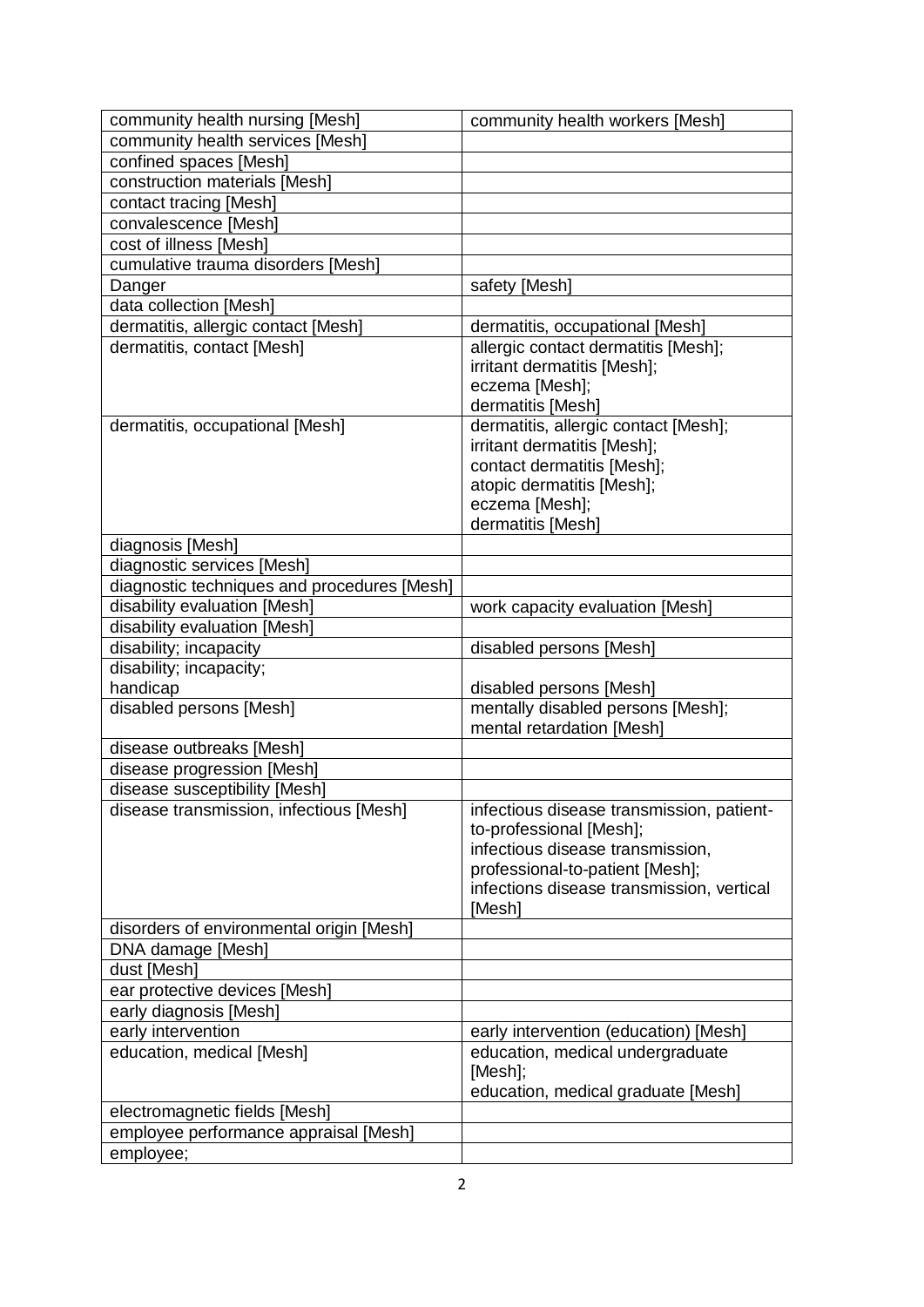| worker                                   |                                            |
|------------------------------------------|--------------------------------------------|
| employment [Mesh]                        |                                            |
| employment [Mesh];                       |                                            |
| work [Mesh]                              |                                            |
| employment, supported [Mesh];            |                                            |
| supported employment                     |                                            |
| environment [Mesh]                       | social environment [Mesh]                  |
| environmental exposure [Mesh]            |                                            |
| environmental health [Mesh]              | national institute of environmental health |
|                                          | sciences (U.S.) [Mesh]                     |
| environmental monitoring [Mesh]          |                                            |
| environmental pollutants [Mesh]          | environmental pollutants                   |
|                                          | (pharmacological action) [Mesh];           |
|                                          | air pollutants [Mesh]                      |
| environmental pollution [Mesh]           | tobacco smoke pollution [Mesh]             |
| epidemiologic measurements [Mesh]        |                                            |
| epidemiologic methods [Mesh]             |                                            |
| epidemiologic studies [Mesh]             |                                            |
| epidemiology [Mesh]                      |                                            |
| ergonomic hazards;                       |                                            |
| ergonomic risks;                         |                                            |
| ergonomic risk factors                   |                                            |
| ethics committees [Mesh]                 |                                            |
| evaluation studies [Mesh]                |                                            |
| exercise therapy [Mesh]                  |                                            |
| exercise tolerance [Mesh]                |                                            |
| experimental study                       |                                            |
| fatigue [Mesh]                           |                                            |
| fatigue syndrome, chronic [Mesh]         |                                            |
| formaldehyde [Mesh]                      |                                            |
| Fume                                     |                                            |
| functional capacity evaluation           | work capacity evaluation [Mesh]            |
| genetic predisposition to disease [Mesh] |                                            |
| guidelines;                              |                                            |
| guideline (publication type) [Mesh]      | guidelines as topic [Mesh]                 |
| hand-arm vibration syndrome [Mesh]       |                                            |
| hazardous substances [Mesh]              | poisoning [Mesh];                          |
|                                          | air pollutants, occupational [Mesh]        |
| health [Mesh]                            |                                            |
| health behavior [Mesh]                   |                                            |
| health care access                       | health services accessibility [Mesh]       |
| health care evaluation;                  | quality assurance, health care [Mesh]      |
| health care evaluation mechanisms [Mesh] |                                            |
| health education [Mesh]                  |                                            |
| health examinations for workers;         | work capacity evaluation [Mesh];           |
| health examinations for employees;       | mass screening [Mesh]                      |
| workers' health surveillance             |                                            |
| health personnel [Mesh];                 |                                            |
| health workers;                          |                                            |
| health care workers                      |                                            |
| health policy [Mesh]                     |                                            |
| health promotion [Mesh]                  |                                            |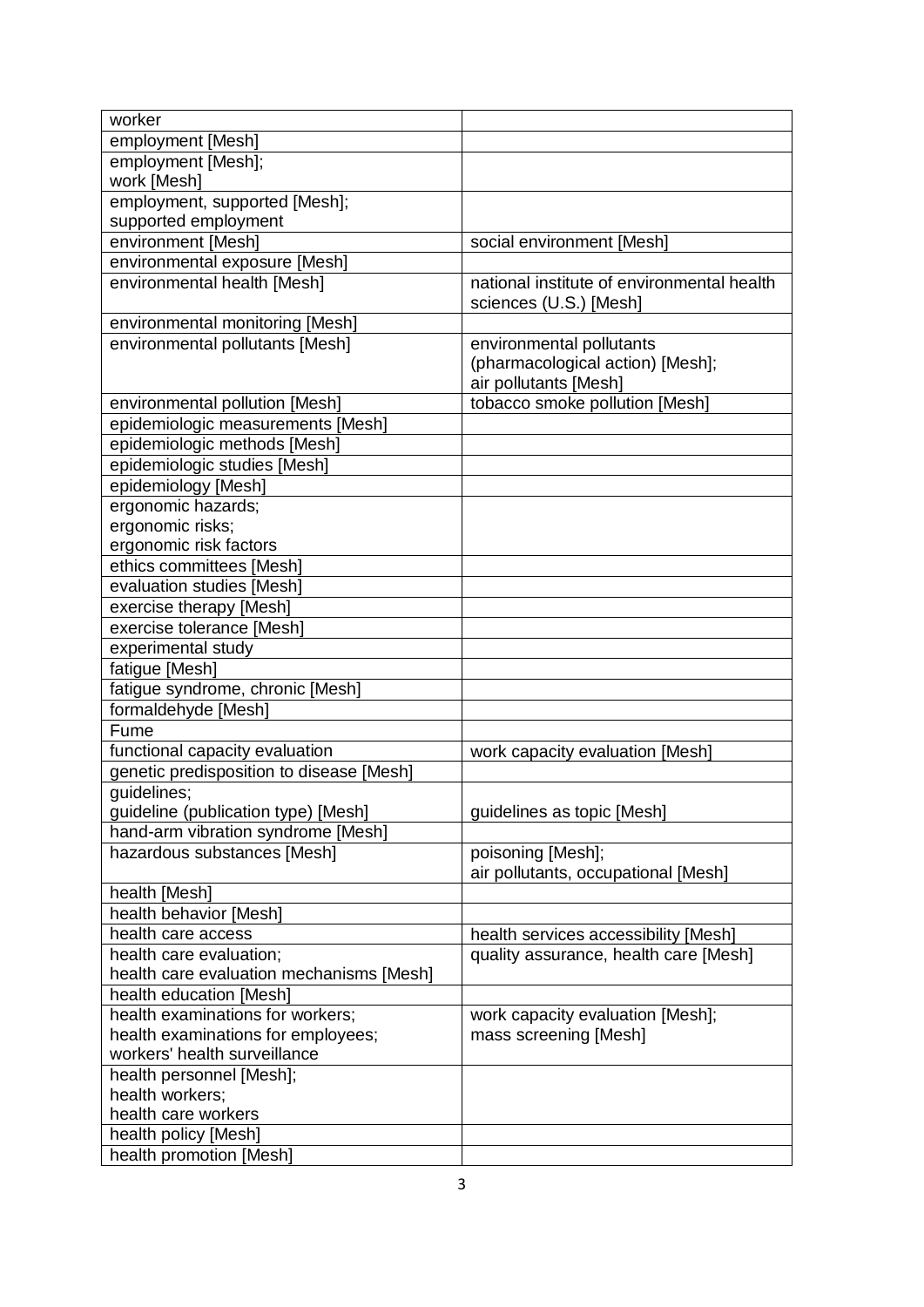| health questionnaires;                       |                                                                         |
|----------------------------------------------|-------------------------------------------------------------------------|
| health surveys [Mesh]                        |                                                                         |
| health services [Mesh];                      |                                                                         |
| health care providers                        |                                                                         |
| health services [Mesh];                      |                                                                         |
| health care                                  |                                                                         |
| health status [Mesh]                         | health status indicators [Mesh]                                         |
| hearing loss, noise-induced [Mesh]           | noise [Mesh];                                                           |
|                                              | tinnitus [Mesh];                                                        |
|                                              | noise, transportation [Mesh];                                           |
|                                              | noise, occupational [Mesh]                                              |
| hepatitis B [Mesh]                           |                                                                         |
| hepatitis C [Mesh]                           |                                                                         |
| <b>HIV</b> infections [Mesh]                 |                                                                         |
| home care services [Mesh]                    | home care services, hospital based<br>[Mesh]                            |
| hospitals [Mesh]                             |                                                                         |
| human engineering [Mesh]                     |                                                                         |
| hydrocarbons [Mesh]                          |                                                                         |
| hypersensitivity [Mesh]                      | hypersensitivity, immediate [Mesh];<br>hypersensitivity, delayed [Mesh] |
| hypertension [Mesh]                          |                                                                         |
| impacts on health                            |                                                                         |
| industrial hygiene;                          |                                                                         |
| occupational hygiene                         | occupational health [Mesh]                                              |
| industrial safety                            | safety [Mesh];                                                          |
|                                              | safety management [Mesh]                                                |
| industry [Mesh]                              |                                                                         |
| infection control [Mesh]                     |                                                                         |
| infectious disease transmission, patient-to- |                                                                         |
| professional [Mesh]                          |                                                                         |
| inhalation exposure [Mesh]                   |                                                                         |
| insecticides [Mesh]                          |                                                                         |
| inservice training [Mesh]                    |                                                                         |
| insurance [Mesh]                             |                                                                         |
| insurance benefits [Mesh]                    | insurance [Mesh]                                                        |
| Insurance claim review [Mesh]                | insurance [Mesh]                                                        |
| Insurance coverage [Mesh]                    | insurance [Mesh]                                                        |
| insurance, disability [Mesh]                 |                                                                         |
| interprofessional relations [Mesh]           |                                                                         |
| job profile                                  |                                                                         |
| job satisfaction [Mesh]                      |                                                                         |
| labor legislation                            |                                                                         |
| labor market                                 |                                                                         |
| latex hypersensitivity [Mesh]                |                                                                         |
| lead [Mesh]                                  | lead poisoning [Mesh]                                                   |
| lead poisoning [Mesh]                        | lead [Mesh]                                                             |
| Legislation                                  |                                                                         |
| leukemia [Mesh]                              |                                                                         |
| life style [Mesh]                            |                                                                         |
| low back pain [Mesh]                         |                                                                         |
| lung [Mesh]                                  | lung injury [Mesh]; lung diseases [Mesh]                                |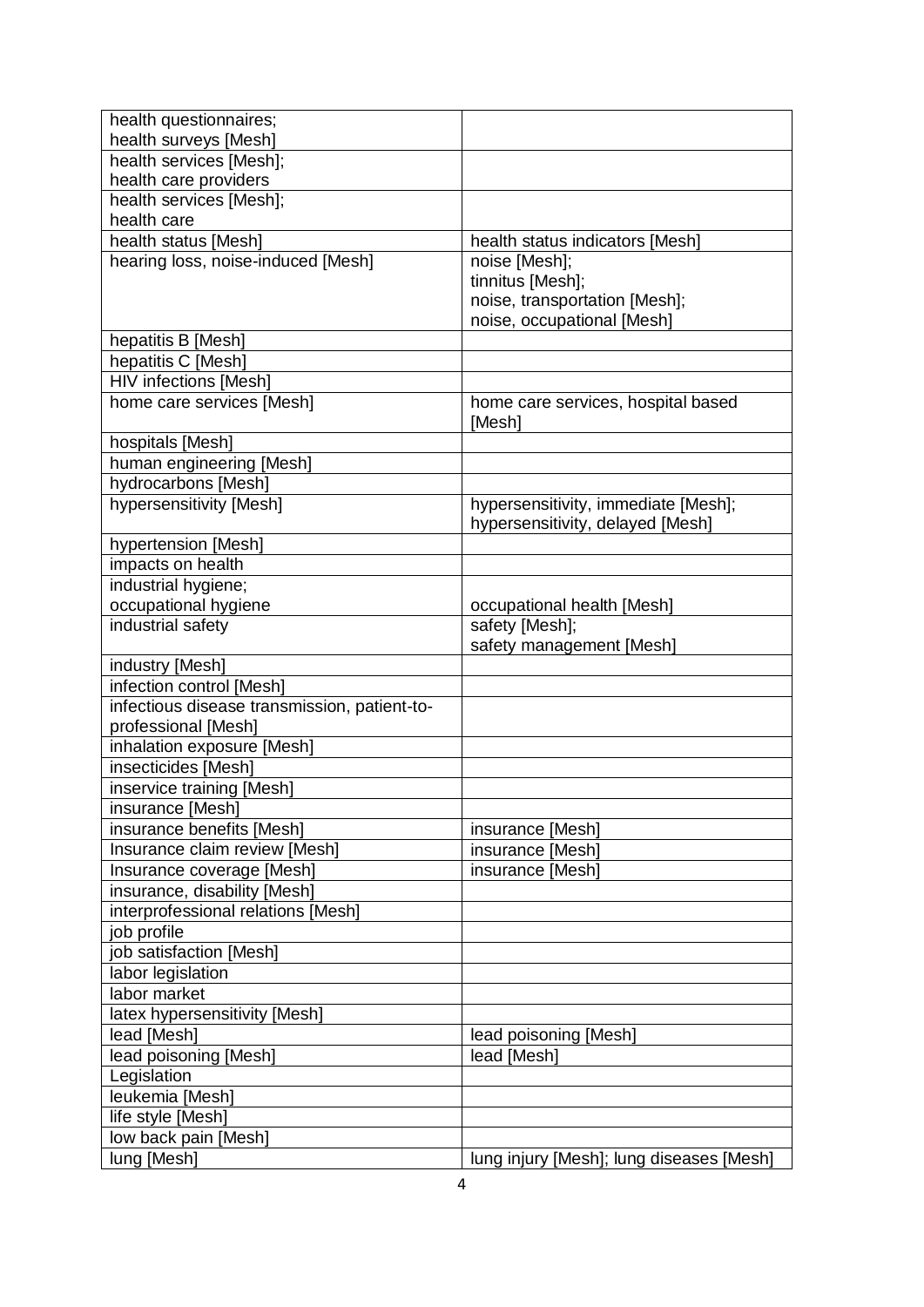| lung diseases [Mesh]                | lung injury [Mesh];                 |
|-------------------------------------|-------------------------------------|
|                                     | lung [Mesh];                        |
|                                     | lung diseases, fungal [Mesh];       |
|                                     | lung diseases, interstitial [Mesh]; |
|                                     | lung diseases, parasitic [Mesh];    |
|                                     | lung diseases, obstructive [Mesh]   |
| lymphocytes [Mesh]                  |                                     |
| mass screening [Mesh]               | health examinations for workers;    |
|                                     | health examinations for employees;  |
|                                     | workers' health surveillance        |
| mass screening [Mesh];              |                                     |
| health examinations for workers;    |                                     |
| health examinations for employees;  |                                     |
| workers' health surveillance        |                                     |
| medical audit [Mesh]                |                                     |
| mental disorders [Mesh]             |                                     |
| mental fatigue [Mesh]               |                                     |
| mental health [Mesh]                |                                     |
| mentally demanding work             |                                     |
| mercury [Mesh]                      | mercury poisoning [Mesh]            |
| mesothelioma [Mesh]                 | mesothelioma, cystic [Mesh]         |
| metallurgy [Mesh]                   |                                     |
| military personnel [Mesh]           |                                     |
| mineral fibers [Mesh]               |                                     |
| mining [Mesh]                       | coal mining [Mesh]                  |
| models, biological [Mesh]           |                                     |
| musculoskeletal diseases [Mesh]     |                                     |
| mutagens [Mesh]                     | mutagens (pharmacological action)   |
|                                     | [Mesh];                             |
|                                     | mutagenesis [Mesh]                  |
| needlestick injuries [Mesh];        |                                     |
| sharps injuries                     |                                     |
| neoplasms [Mesh]                    |                                     |
| neoplasms, radiation-induced [Mesh] |                                     |
| nervous exhaustion;                 |                                     |
| nervous breakdown;                  |                                     |
| adjustment disorders [Mesh]         | burnout, professional [Mesh]        |
| neurotoxicity syndromes [Mesh]      |                                     |
| noise at work;                      | noise [Mesh];                       |
| noise, occupational [Mesh]          | hearing loss, noise-induced [Mesh]; |
|                                     | tinnitus [Mesh];                    |
|                                     | noise, transportation [Mesh]        |
| nurse administrators [Mesh]         |                                     |
| nurse practitioners [Mesh]          |                                     |
| nurses [Mesh]                       |                                     |
| nurse's role [Mesh]                 |                                     |
| nursing [Mesh]                      | nursing [Mesh subheading]           |
| nursing staff [Mesh]                | nursing staff, hospital [Mesh]      |
| occupational asthma [Mesh]          | asthma [Mesh]                       |
| occupational diseases [Mesh];       |                                     |
| work-related diseases;              |                                     |
| occupational injuries [Mesh]        |                                     |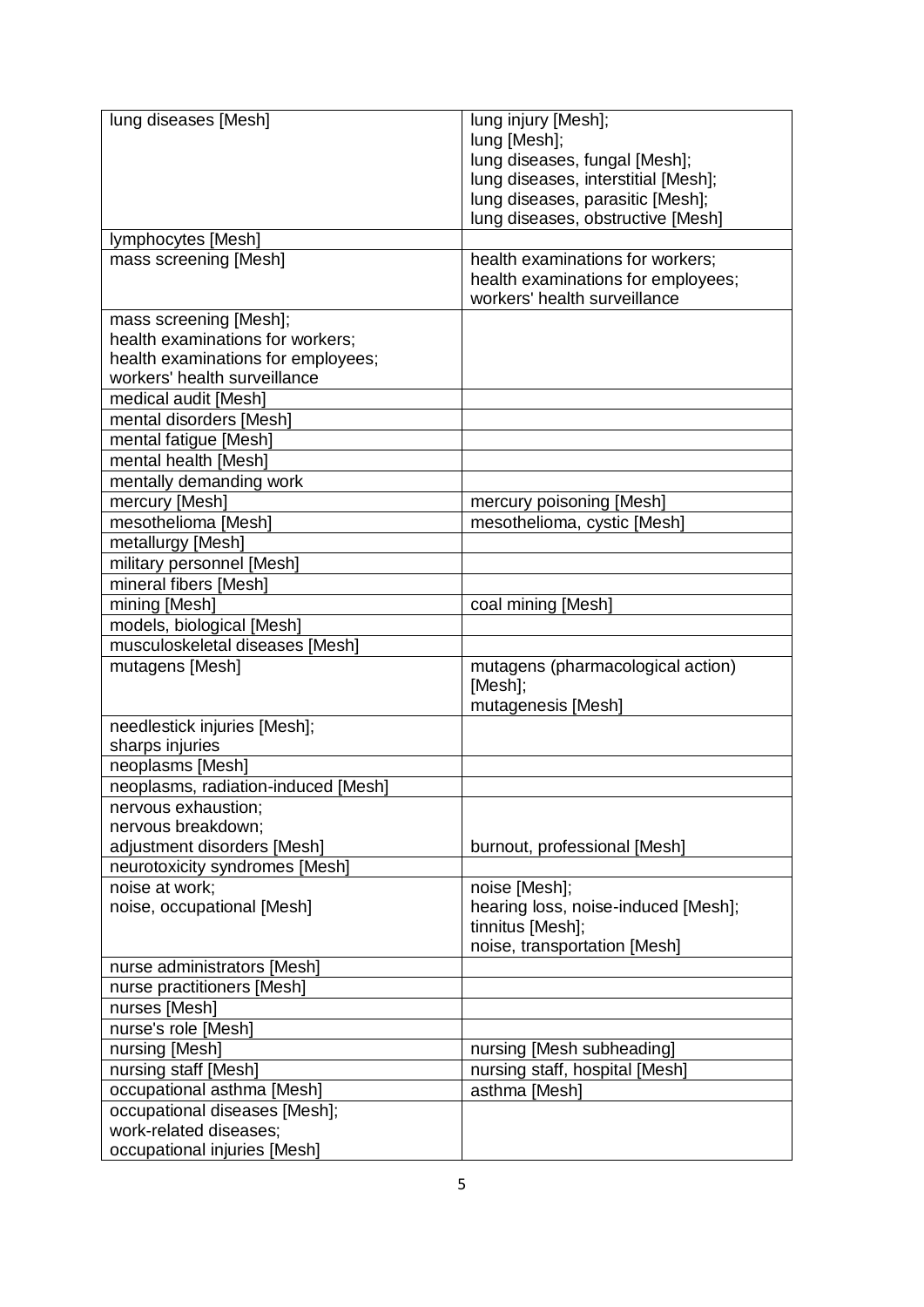| occupational exposure [Mesh]                  |                                               |
|-----------------------------------------------|-----------------------------------------------|
| occupational groups [Mesh]                    |                                               |
| occupational hazard(s);                       | safety [Mesh];                                |
| occupational risk(s)                          | safety management [Mesh];                     |
|                                               | risk management [Mesh];                       |
|                                               | risk factors [Mesh]                           |
| occupational health [Mesh]                    |                                               |
| occupational health nurse                     | occupational health nursing [Mesh]            |
| occupational health nursing [Mesh]            |                                               |
| occupational health physicians [Mesh];        |                                               |
| occupational physicians                       |                                               |
| occupational health services [Mesh]           |                                               |
| occupational medicine [Mesh]                  |                                               |
| occupational psychology                       |                                               |
| occupational therapy [Mesh]                   |                                               |
| occupational toxicology                       | toxicology [Mesh]                             |
| occupations [Mesh]                            |                                               |
| operating rooms [Mesh]                        |                                               |
| pain [Mesh]                                   | pain measurement [Mesh]                       |
| Painting                                      | paint [Mesh]                                  |
| patient care team [Mesh]                      |                                               |
| patient education                             | patient education as topic [Mesh];            |
|                                               | patient education handout (publication        |
|                                               | type) [Mesh]                                  |
| patient satisfaction [Mesh]                   |                                               |
| personal protective devices                   | protective devices [Mesh]                     |
| personnel downsizing [Mesh]                   |                                               |
| personnel management [Mesh]                   |                                               |
| personnel selection [Mesh]                    |                                               |
| personnel turnover [Mesh]                     |                                               |
| personnel, hospital [Mesh]                    |                                               |
| pesticides [Mesh]                             | pesticides (pharmacological action)<br>[Mesh] |
| physical demanding work                       |                                               |
| physical demands                              |                                               |
| physical examination [Mesh]                   |                                               |
| physical fitness [Mesh]                       |                                               |
| physical hazards                              |                                               |
| physical therapy                              | physical therapy modalities [Mesh];           |
|                                               | physical therapy specialty [Mesh]             |
| physicians [Mesh]; doctors                    |                                               |
| pleural neoplasms [Mesh]                      |                                               |
| pneumoconiosis [Mesh]                         |                                               |
| poisoning [Mesh]                              | poisoning [Mesh subheading]                   |
| polycyclic aromatic hydrocarbons (PAH);       |                                               |
| polycyclic hydrocarbons, aromatic [Mesh]      |                                               |
| polymorphism, genetic [Mesh]                  |                                               |
| population characteristics [Mesh]             |                                               |
| power plants [Mesh]                           | nuclear power plants [Mesh]                   |
| practice guidelines;                          | guidelines as topic [Mesh]                    |
| practice guidelines (publication type) [Mesh] |                                               |
| pregnancy outcome [Mesh]                      |                                               |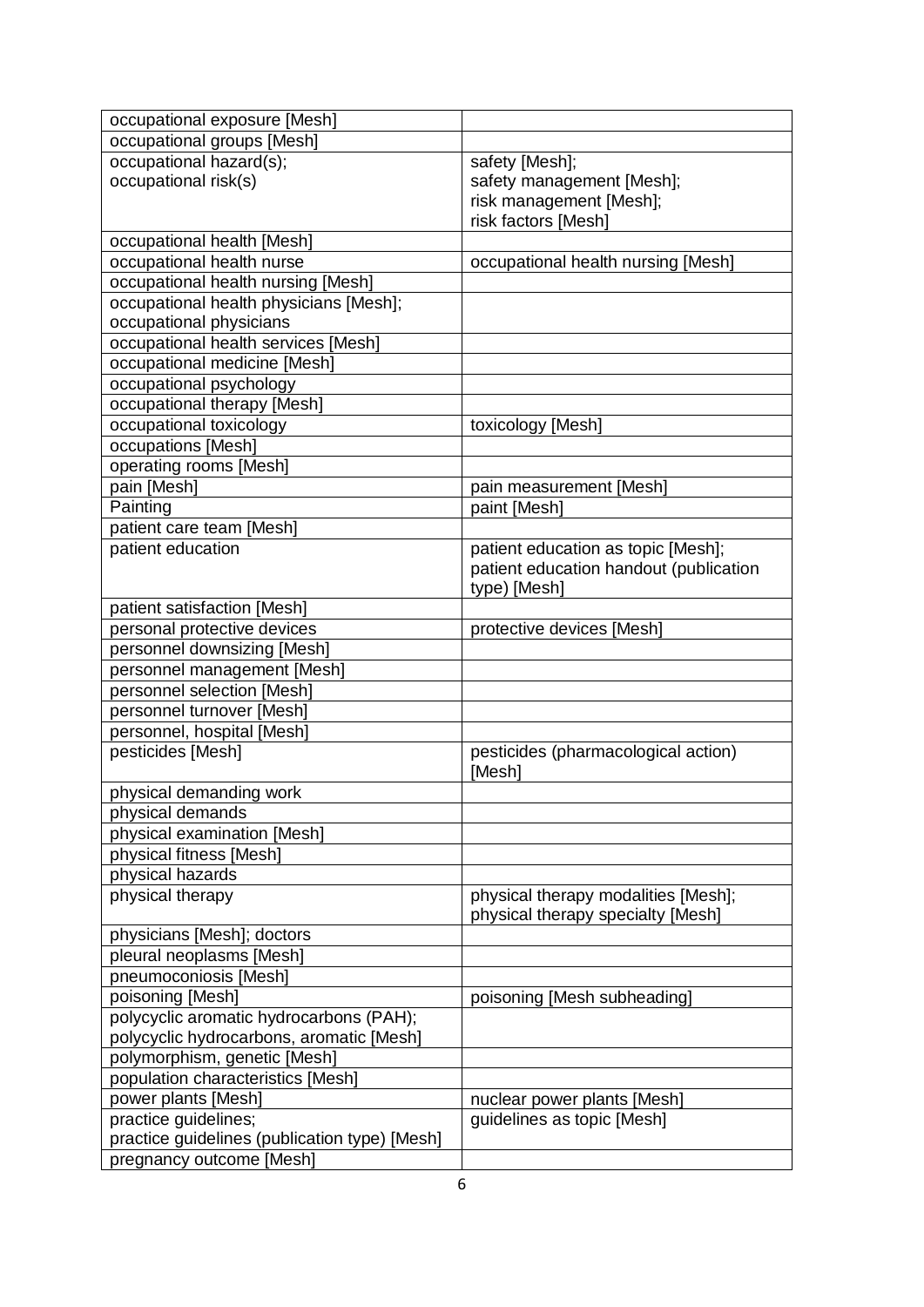| prevention measures                                           | prevention and control [Mesh                                    |
|---------------------------------------------------------------|-----------------------------------------------------------------|
|                                                               | subheading]                                                     |
| preventive health services [Mesh]                             |                                                                 |
| primary health care [Mesh]                                    | physicians; primary care [Mesh];<br>primary care nursing [Mesh] |
| primary prevention [Mesh]                                     |                                                                 |
| probability [Mesh]                                            |                                                                 |
| professional autonomy [Mesh]                                  |                                                                 |
| professional corporations [Mesh];                             |                                                                 |
| professional associations                                     |                                                                 |
| professional practice [Mesh]                                  |                                                                 |
| prognosis [Mesh]                                              |                                                                 |
| program evaluation [Mesh]                                     | evaluation studies as topic [Mesh]                              |
| protective clothing [Mesh]                                    |                                                                 |
| protective devices [Mesh]                                     | ear protective devices [Mesh];                                  |
|                                                               | head protective devices [Mesh];                                 |
|                                                               | eye protective devices [Mesh];                                  |
|                                                               | masks [Mesh];                                                   |
|                                                               | mouth protectors [Mesh];                                        |
|                                                               | protective clothing [Mesh],                                     |
|                                                               | gloves [Mesh],                                                  |
|                                                               | respiratory protective devices [Mesh];                          |
|                                                               | seat belts [Mesh];                                              |
|                                                               | surgical gloves [Mesh]                                          |
| psychological adaptation;<br>adaptation, psychological [Mesh] |                                                                 |
| psychosocial factors                                          | psychology [Mesh]                                               |
| public health [Mesh]                                          |                                                                 |
| public health practice [Mesh]                                 |                                                                 |
| quality assurance                                             | quality assurance, health care [Mesh]                           |
| quality of health care [Mesh]                                 | quality assurance, health care [Mesh]                           |
| quality of life [Mesh]                                        |                                                                 |
| quality-adjusted life years [Mesh]                            |                                                                 |
| questionnaires [Mesh]                                         |                                                                 |
| radiation [Mesh]                                              | radiation injuries [Mesh]                                       |
| radiation dosage [Mesh]                                       |                                                                 |
| radiation injuries [Mesh]                                     |                                                                 |
| radiation monitoring [Mesh]                                   |                                                                 |
| radiation protection [Mesh]                                   |                                                                 |
| radioactive hazard release [Mesh]                             |                                                                 |
| radiometry [Mesh]                                             |                                                                 |
| radon [Mesh]                                                  | radon daughters [Mesh]                                          |
| randomized controlled trial [Mesh];                           |                                                                 |
| randomized controlled trials as topic [Mesh]                  |                                                                 |
| recovery of function [Mesh]                                   |                                                                 |
| reference standards [Mesh]                                    |                                                                 |
| referral and consultation [Mesh]                              |                                                                 |
| rehabilitation, vocational [Mesh]                             |                                                                 |
| rehabilitation, vocational [Mesh];<br>rehabilitation [Mesh]   |                                                                 |
| release of dangerous radioactivity                            | radioactivity [Mesh]                                            |
| Report                                                        | research report [Mesh];                                         |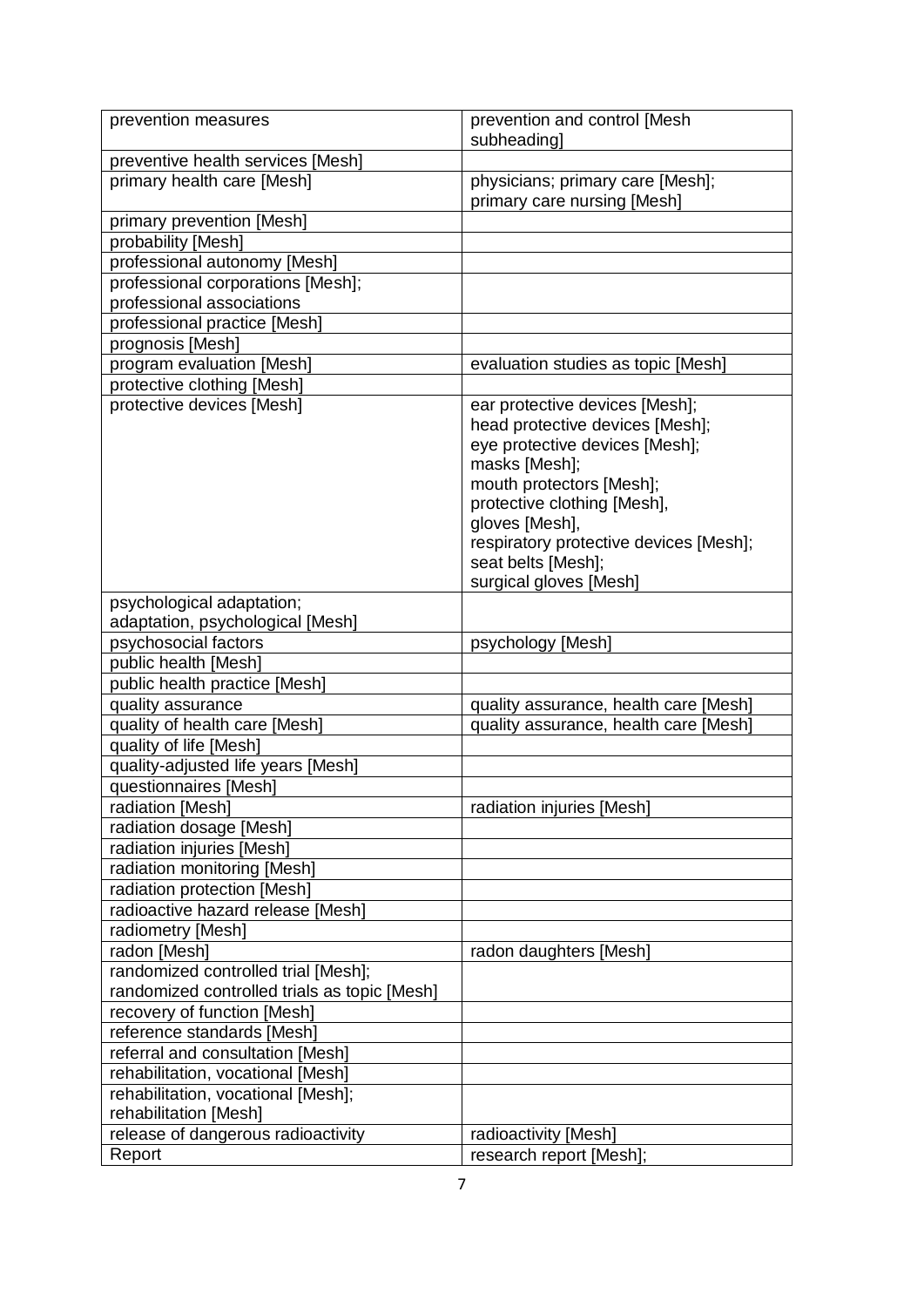|                                       | technical report (publication type) [Mesh] |
|---------------------------------------|--------------------------------------------|
| respiratory protective devices [Mesh] |                                            |
| respiratory tract diseases [Mesh]     |                                            |
| retirement [Mesh]                     | pensions [Mesh]                            |
| return to work                        | rehabilitation, vocational [Mesh]          |
| risk [Mesh]                           |                                            |
| risk assessment [Mesh]                | risk management [Mesh]                     |
| risk factors [Mesh]                   |                                            |
| risk map                              |                                            |
| risk measurement                      | health status indicators [Mesh]            |
| safety [Mesh]; security               | safety management [Mesh];                  |
|                                       | security measures [Mesh]                   |
| secondary prevention [Mesh]           |                                            |
| security management [Mesh];           |                                            |
| safety management [Mesh]              |                                            |
| security measures [Mesh]              |                                            |
| self concept [Mesh]                   |                                            |
| self efficacy [Mesh]                  |                                            |
| self-assessment (psychology);         |                                            |
| self-assessment [Mesh]                |                                            |
| sensitivity                           | sensitivity and specificity [Mesh];        |
| sensitivity and specificity [Mesh]    |                                            |
| severity of illness index [Mesh]      |                                            |
| sheltered workshops [Mesh]            |                                            |
| <b>Shiftwork</b>                      | sleep disorders, circadian rhythm [Mesh]   |
| silicon dioxide [Mesh]                |                                            |
| silicosis [Mesh]                      |                                            |
| sleep disorders [Mesh]                | sleep disorders, circadian rhythm [Mesh]   |
| social responsibility [Mesh]          |                                            |
| social security [Mesh]                |                                            |
| social work [Mesh]                    | social work, psychiatric [Mesh]            |
| solvents [Mesh]                       | solvents (pharmacological action) [Mesh]   |
| Specificity                           | sensitivity and specificity [Mesh];        |
| <b>Stress</b>                         | stress, physiological [Mesh];              |
|                                       | stress, psychological [Mesh]               |
| stress, psychological [Mesh]          |                                            |
| substance-related disorders [Mesh]    |                                            |
| supported employment;                 |                                            |
| employment, supported [Mesh]          |                                            |
| tertiary prevention [Mesh]            |                                            |
| therapy                               | therapy [Mesh subheading]                  |
| to smoke;                             |                                            |
| smoking [Mesh]                        |                                            |
| tobacco smoke pollution [Mesh]        |                                            |
| toluene [Mesh]                        |                                            |
| <b>Toxicity</b>                       | toxicity [Mesh subheading]                 |
| toxicology [Mesh]                     |                                            |
| treatment failure [Mesh]              |                                            |
| treatment outcome [Mesh]              |                                            |
| unemployment [Mesh]                   |                                            |
| uranium [Mesh]                        |                                            |
|                                       |                                            |